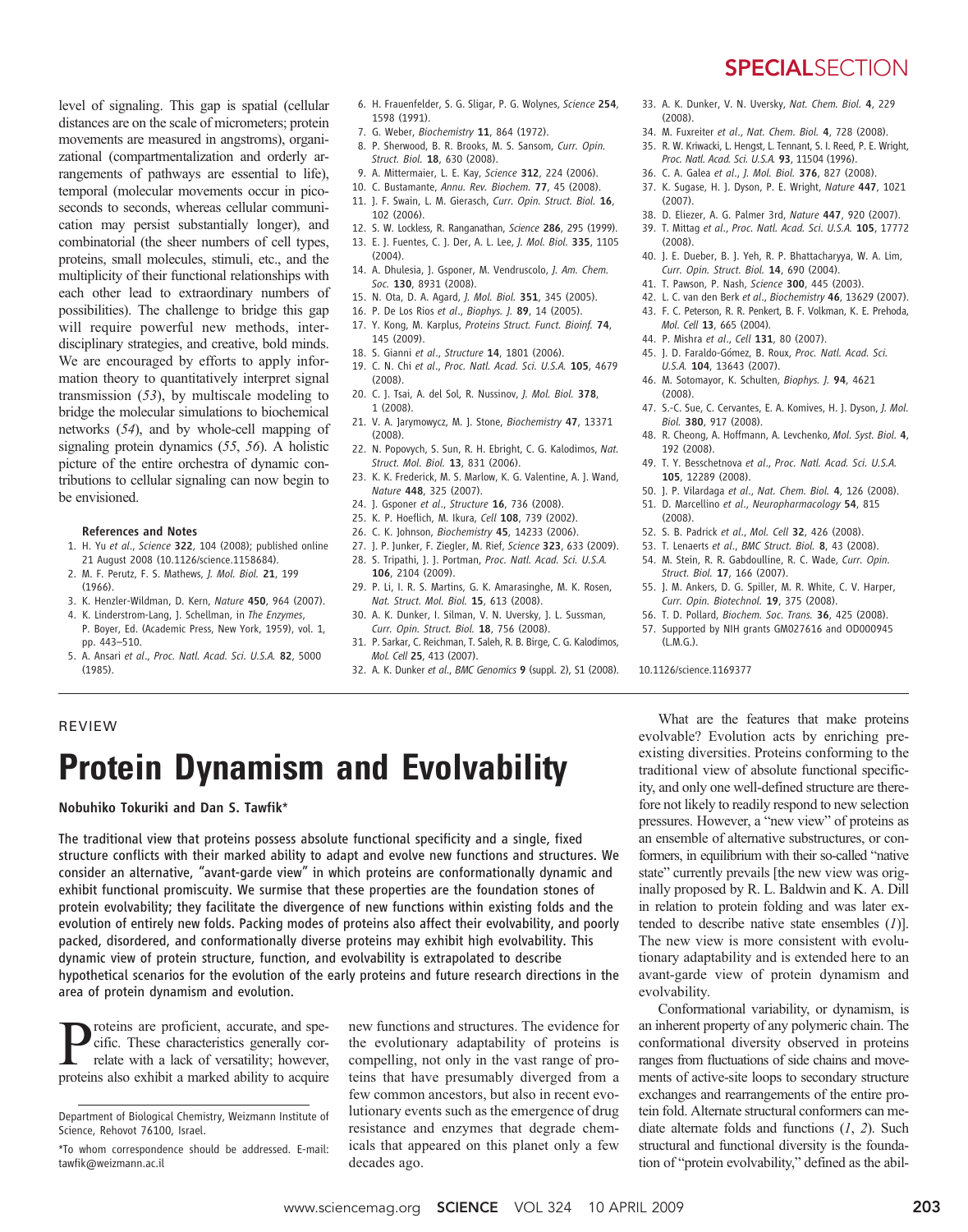### Protein Dynamics

ity of proteins to rapidly adopt (i.e., within a few sequence changes) new functions within existing folds or even adopt entirely new folds.

Functional promiscuity seems to be the starting point for divergence of new functions. Mutations can shift the equilibrium toward alternative functions and structures and therefore make up the raw material on which selection acts. Here, we discuss mechanisms that enable proteins to accumulate a larger number of mutations and thereby facilitate their adaptation. We also outline possible scenarios for the evolution of the earliest proteins by drawing parallels from RNA and protein folding intermediates, and we speculate what their properties could teach us about primordial protein forms. As there are only few wellcharacterized examples of recent adaptations and the ancient ones are challenging to track  $(3)$ , we outline

possible mechanisms and driving forces for the divergence of new functions and folds that mostly remain in the realm of theory and need to be experimentally substantiated, as discussed in the last section.

#### Local, Active-Site Flexibility Mediates Promiscuity and Evolvability

Active-sites loops are flexible, and their sampling of conformational ensembles at different time scales and magnitudes is related to catalysis and regulation (4, 5). The enzymatic chemistry occurs within rigid, preorganized sites, but other steps (such as product release) may determine the enzymatic turnover rate and could be facilitated by conformational rearrangements. The same flexibility that is required for catalysis can provide the basis for functional diversity and the route to evolutionary divergence of new functions. Many proteins exhibit multiple cellular functions, and enzymes promiscuously catalyze reactions other than the ones they originally evolved to catalyze (6). This promiscuity and multispecificity could be ascribed to various ligands or substrates, shifting the equilibrium in favor of those minor conformations in the ensemble that bind them  $(I)$  (Fig. 1).

Earlier examples of multispecificity include an antibody that was

shown to exist, before ligand addition, in equilibrium between several different binding site conformers. These conformers enabled the binding of two unrelated ligands, each of which could shift the equilibrium in favor of a different conformer (7). Recently, a nuclear magnetic resonance study of ubiquitin revealed an ensemble of conformers that are nearly identical to complexes of ubiquitin with 46 different partners  $(8)$ .

This inherent flexibility enables ubiquitin to bind multiple partners in a specific manner while fixing one out of many alternative conformations. Such conformationally plastic yet specific binding modes are also seen in T cell receptors and in "fuzzy complexes" where multiple conformations, or even complete disorder, prevail (9). Examples of flexible enzymes include a cytochrome P450 that displays a wide range of different active-site conformations that bind and transform a wide diversity of substrates (Fig. 2A) (10). Loop flexibility also enables domain repositioning in iron regulatory protein 1, where one conformer binds mRNA to repress translation or degradation and the other binds an iron-sulfur cluster and becomes an aconitase enzyme (11).

There seems to be a correlation between the degree of conformational diversity and prom-



Fig. 1. The dynamics of protein structure and function and protein evolvability. The model assumes that proteins exist as an ensemble of conformations, the dominant one being the native state  $(P_N)$ , interacting with the native ligand L). The alternative conformers relate to structural variations spanning from sidechain roatmers and active-site loop rearrangements to more profound fold transitions. Minor conformers (e.g.,  $P_4$ ) may mediate alternative functions, such as the promiscuous interaction with  $L^*$  (where  $L^*$  is a ligand that the protein did not evolve to bind). Mutations can gradually alter this equilibrium such that scarcely populated conformers become more favorable with substantial effects on the corresponding promiscuous function (e.g., an increase in occupancy of  $P_4$ from 0.01 to 0.1 can yield a 10-fold increase in the overall level of promiscuous function). The relative occupancy of the native conformer would be hardly affected (e.g., from 0.5 to  $\geq$ 0.41, leading to <20% loss of the native function). Similarly, higher specificity could evolve via mutations that reduce the occupancy of certain promiscuous conformers. This model also accounts for weak negative tradeoffs between the existing and evolving functions and the evolutionary potential of neutral mutations.

> iscuity. In P450s, for example, the relatively rigid CYP2A6 exhibits narrow substrate specificity, whereas CYP3A4, the most promiscuous CYP known, exhibits the highest flexibility (12). In antibodies, increased affinity for a ligand gives decreased binding-site flexibility (13). Directed evolution experiments yield new enzymatic specificities by introducing mutations into inherently flexible active-site loops (14). These mutations

are generally destabilizing (14), suggesting an increase in configurational entropy and active-site flexibility so that the new specificity comes from increasing a latent promiscuous function (15). Similarly, mutations acquired by selecting for one promiscuous function often induce broad specificity and allow other unselected substrates to be accommodated  $(6)$ , possibly by allowing new degrees of freedom to active-site loops (15) (Fig. 1). Though the above suggests that more flexible active sites are more promiscuous and more evolvable, a link between active-site flexibility and evolvability is yet to be established. Similarly, a role of promiscuous ligand and substrate binding, or reaction, in providing a starting point for new gene functions has been only implicated in few instances  $(16-18)$  and needs to be more broadly established.

#### Global Conformational Diversity and the Evolution of New Folds

Beyond the alternative side-chain rotamers and loop conformations described above (local flexibility), global structural rearrangements and fold transitions within the same sequence have also been observed (2, 19). For example, lymphotactin exists in equilibrium between two different folds (Fig. 2B) (20), and Mad 2 is a homodimer that adopts two different  $\beta$ -sheet organizations  $(21)$ .

Theoretical studies have also addressed the issue of fold transitions by mapping networks of sequencefold spaces, primarily in RNAwhere secondary structures are accurately predicted (22), but also with lattice protein models (23). Each fold makes up a neutral network—a set of sequences that adopt the same structure (and presumably the same function) and are connected by single point mutations. Individual neutral networks are connected to one another at certain transition points (sequences) and can therefore be smoothly traversed by single mutational steps. This idea was demonstrated by isolating two ribozymes with different folds and functions that are connected by single point mutations and an intermediate that

equilibrates between the two (24). In vitro evolution showed that a few mutations could convert one function into another while inducing a new fold (25). Similarly drastic transitions of fold and function are rarely demonstrated with proteins, as their folds are far more complex (the RNAprotein analogy is discussed in the last section of this review). One example is a 28–amino acid cysteine-rich domain, where one mutation resulted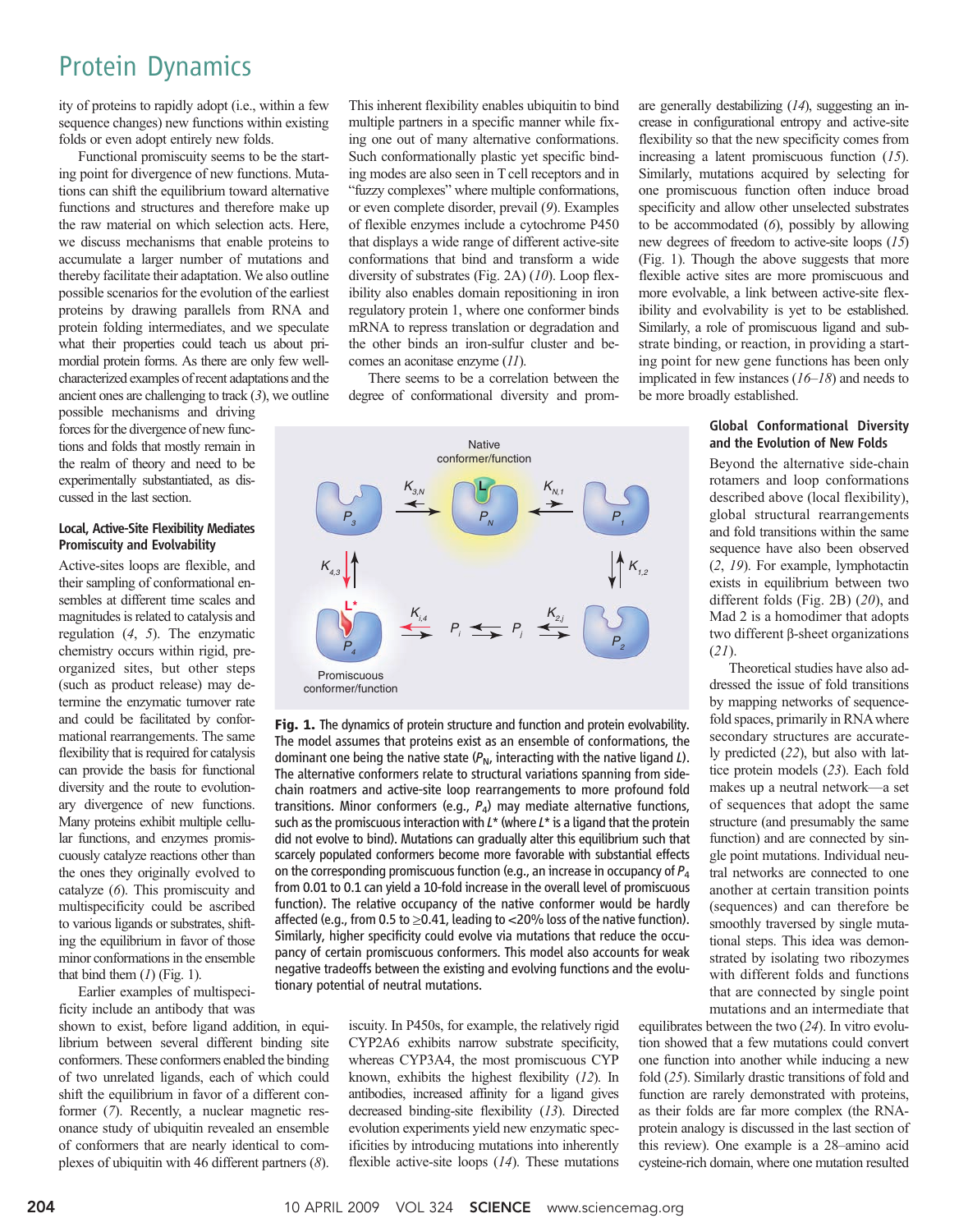in an equilibrium between the original fold and the fold of another naturally occurring domain; another mutation completed this transition (Fig. 2C) (26) [see also recent reviews (2, 19)].

Other examples of conformational switches in natural proteins include prions that exist in

a soluble form and aggregated amyloid form, and a myriad of intermediate oligomeric forms. Intrinsically disordered proteins (IDPs) make up another class of proteins where large structural transitions occur. Typically, order and tight packing are observed only when the ligand is bound (coupled binding-folding), and even then, other parts may remain disordered (9, 27). IDPs are considered as a separate class of proteins with specific sequence compositions and functions that correlate with their unusual properties. Nevertheless, coupled binding and folding might have played a role in the evolution of the first protein forms and may be important in major fold transitions. Notably, order-disorder is not an all-or-nothing property. Short disordered segments are commonly observed within otherwise ordered proteins [and are often involved in function (9)], and relatively low degrees of order seem to characterize certain protein classes such as viral proteins (28). In fact, partial order may endow high tolerance to sequence changes and higher evolvability.

#### Protein Evolvability and the Effects of Mutations

Evolution is the fixation of sequence changes, or mutations, that are often associated with functional changes and adaptation to new environments (adaptive mutations). However, mutations could also occur, and even fixate, with no apparent effects, as described by Kimura's neutral theory. A related

issue is that evolvability has two contradictory components. Organisms, genes, and their encoded proteins are constantly exposed to mutations, and proteins whose neutrality or robustness (i.e., the ability to accommodate mutations without loss of structure and function) is limited may cause fitness losses at the organismal level. Yet because mutations generally accumulate one at a time, to adapt, the function and structure of a protein should change in response to few mutations (plasticity). Neutrality implies that mutations have no effect, whereas plasticity demands large effects of mutations on protein function and structure. Can the neutrality-plasticity dichotomy be reconciled (29)? Here we discuss this conundrum in relation to the functional and structural dynamism of proteins.

Contrary to the above dichotomy, comparisons of protein folds indicate that more neutral native one (6). Likewise, mutations that initially appeared as neutral in a given environment (as polymorphism, or even fixed in a population) can facilitate future adaptations under changing circumstances (29) by altering latent promiscuous functions and conformers

> (Fig. 1) (23, 32). Promiscuous conformers and functions can be also regarded as phenotypic variations. As is the case with regulatory networks, physiological adaptations such as the use of a promiscuous function in response to environmental changes, might correlate with changes that occur in response to mutations (evolutionary adaptations) (33). That said, tradeoffs between existing and evolving protein functions (as well as between correlated physiological and evolutionary adaptations) are far from being fully understood, and many other mechanisms operate in addition to the simplistic models described here.

Another aspect that relates to the neutrality-plasticity dichotomy is the structural characteristics of highly evolvable proteins. Traditionally, neutrality correlates with high thermodynamic stability (34). More than 80% of deleterious mutations relate to loss of protein stability, and the concomitant decline in the levels of soluble, functional protein. Thus, high stability (and, in particular, high thermodynamic stability owing to a more stable native state) correlates with well-packed, highly compact structures with increased tolerance to mutations  $(Fi)$ ,  $(35)$ . In cases such as the immunoglobulin fold, tight packing and highly robust scaffolds are combined with pronounced function and sequence diversity achieved primarily via changes in surface loops (e.g., antibody complementarity de-

protein folds (folds that show higher sequence diversity) also exhibit higher functional diversification (30). How could that be? Gene duplication, relief of selection from the redundant copy, and accumulation of a large number of mutations before the acquisition of a new function is one possibility, but the abundance of deleterious mutations leading to rapid nonfunctionalization make this scenario unfavorable (31). Another explanation is that mutations can exhibit substantial effects on promiscuous protein functions but have minor effects on the

termining region loops). This separation of a tightly packed scaffold and floppy active site is also seen in many enzyme families (e.g., TIM barrels) and could simultaneously promote neutrality (via a robust scaffold) and plasticity (via loop changes).

However, most proteins exhibit limited stability (34), even (or especially) when placed under high mutational rates. Proteins from RNA viruses, where mutations rates are  $\sim 10^6$ -fold higher than in bacteria and eukarya, exhibit structural features that correlate with low stability:

www.sciencemag.org **SCIENCE** VOL 324 10 APRIL 2009 205

Fig. 2. Examples of conformational diversity. (A) Local conformational changes mediate an enzyme's broad substrate specificity. The open conformation of P450- CYP2B4 (orange) occurs with a large substrate (bifonazole, illustrated in red), and the closed one (light blue) occurrs with the smaller 4-(4-chlorophenyl) imidazole (darker blue) (10). (B) Metamorphic proteins. Lymphotactin exists in equilibrium between a beta-alpha mononer (top) and an all-beta dimer (bottom) (20). (C) Transition folds. Two different topologies (mediated by three different disulfide bridges) are found in two naturally occurring cysteine-rich domains (NW1 and Mcol1C) that show almost no sequence identity beyond the conserved cysteines. Conversion between these topologies was demonstrated via one mutation Lys<sup>21</sup>  $\rightarrow$  Pro<sup>21</sup> (K21P) that afforded an intermediate that equilibrates between the two topologies, and a second mutation Gly $^{11}$   $\rightarrow$  Val $^{11}$  (G11V) completed the transition (26).



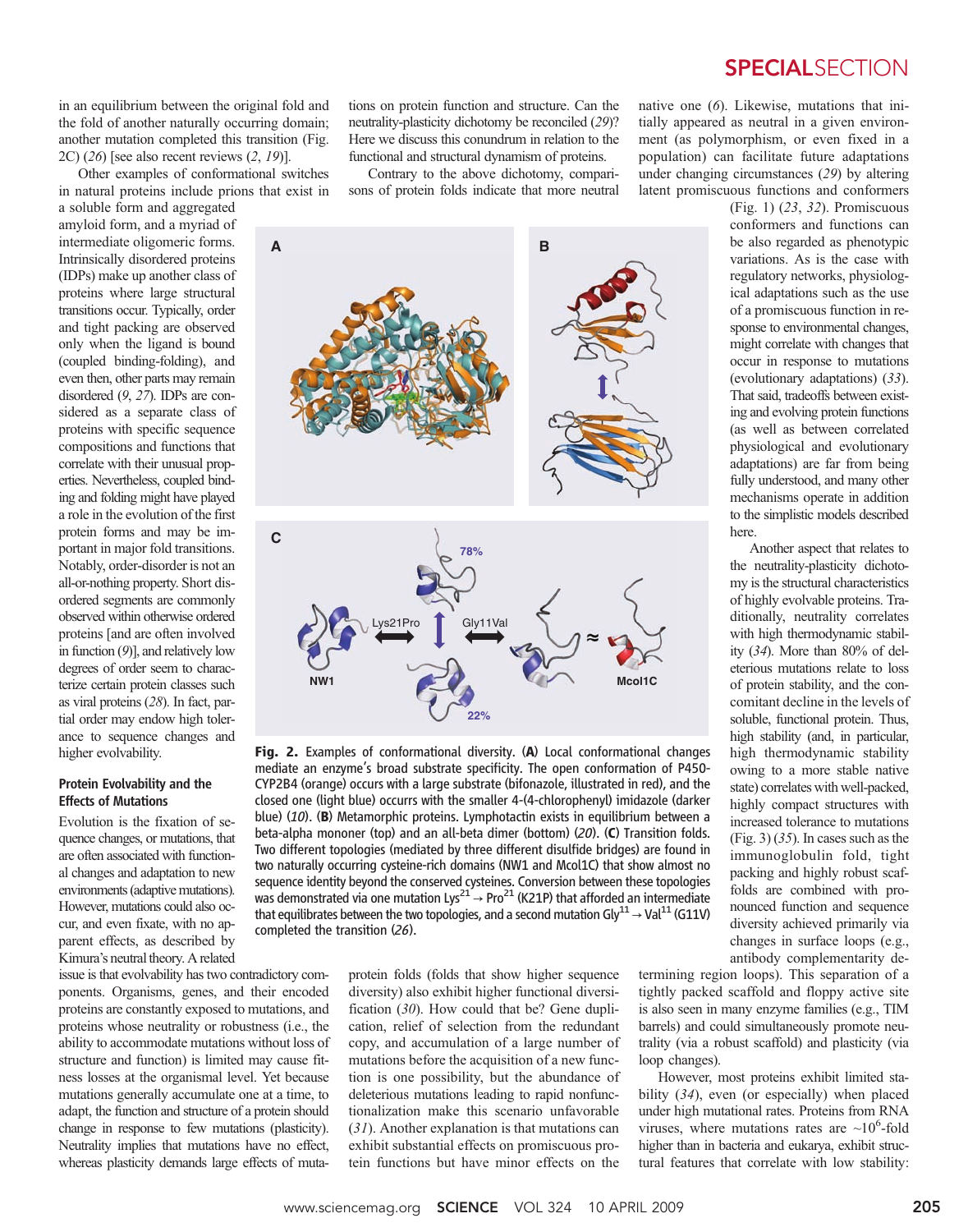## Protein Dynamics

namely, loose packing, low compactness, and a tendency to local disorder. These features may indicate an alternative mode of tolerating mutations because individual mutations lead to smaller stability losses due to weak interresidue contacts (28). This alternative mode of protein robustness is also supported by the observation that folds exhibiting the highest diversity in sequence and function show a higher tendency for disorder (30). Many IDPs show high rates of sequence diversification, and RNAs highly evolvable character arises from a small number of long-range tertiary contacts. Hence, higher evolvability might also correlate with loose packing (low degree of tertiary interactions), low compactness, and disorder (local or global). However, although higher neutrality of disordered regions has been recorded (36), their ability to rapidly evolve new functions and structures (plasticity) is yet to be established. The inevitable outcome of low stability could be partially compensated for by coupling function to folding or by destabilization of the unfolded state (negative design), rather than by high stability of the folded, native state (Fig. 3).

#### The Evolution of Early Protein Folds— Speculations and Future Directions

As described above, the concepts of conformational diversity and functional promiscuity can be applied to describe how new proteins diverged from existing ones, gradually (through sequential mutations) and smoothly (through functional intermediates)  $(1, 2, 23)$ . These concepts can be extended to the evolution of primordial protein precursors, an issue that is still in the realm of speculation and hypotheses.

The size of sequence space of biopolymers  $(n<sup>L</sup>$ , where *n* is the number of monomer types, and L is chain length) can be daunting (20<sup>100</sup>  $\approx$  $10^{130}$  sequence permutations for a 100–amino acid polypeptide). It makes the emergence of sequences with function a highly improbable event, despite considerable redundancy (many sequences giving the same structure and function). The higher evolvability of RNA compared with that of proteins is partly due to a vastly smaller sequence space  $(n = 4, \text{ as } op$ posed to 20). However, functional proteins can be obtained with minimal sets of as few as nine amino acids (37). Short polypeptides  $(L < 30)$ assembled as homo- or hetero-oligomers, can enhance function by avidity effects. Oligomerization, or even ordered  $\beta$  sheet–based aggregates (38), could also promote the stability and solubility of emerging folds by burying exposed hydrophobic surfaces. Oligomeric interfaces may have composed the first binding and active sites (as is the case in numerous modern proteins). Duplication and fusion could then have resulted in larger, single-domain, monomeric proteins. The internal symmetry of about half of the known folds and the isolation of putative oligomeric precursors for highly symmetrical folds such as  $\beta$  propellers support this hypothesis (39).

Another obstacle regarding the evolution of the first proteins (and enzymes in particular) is that function depends on a relatively structured native state, but structure itself provides no selective advantage. A scenario that function was selected for, and structure coevolved, is therefore likely (40) (Fig. 4A). Assuming that partially ordered polypeptides made up the first evolutionary intermediates, two scenarios could be proposed (Fig. 4B). In a manner similar to Haeckel's principle that ontogeny recapitulates phylogeny, folding in(37). The sequence constraints for  $\beta$ -strand formation in particular are very minimal (38). A key to RNA evolvability seems to be a range of stable, easily exchangeable secondary structure elements, with only few and much weaker longrange tertiary interactions. On the other hand, tertiary interactions can be crucial because elements of tertiary structure in the form of 20– to 30– amino acid–long loops closed by hydrophobic interactions were identified as the potential seeds of protein folds (43).

Overall, the dynamism of protein structure and function provides the grounds for evolutionary adaptations (whether they are new functions in existing folds or the emergence of



Fig. 3. Protein structure, stability, and evolvability. The figure depicts three stereotypes along an entire spectrum of packing orders. (A) Tightly packed, highly ordered, and compact proteins. An intense network of interresidue contacts makes the native state (N) highly favored and provides high stability [large energy difference between  $U$  (unfolded state) and  $N$ ]. Such folds tolerate destabilizing mutations owing to an excess of stability that could be sacrificed without compromising their structural integrity. (B) Loosely packed proteins show lower degrees of interresidue contacts, fewer well-defined secondary structure elements (strands and helices), and higher fractions of loops and disordered segments. Therefore, the native state exhibits higher free energy, although the overall stability could be partly regained by destabilization of the unfolded state. Despite low stability, mutations are tolerated because sequence changes in weakly interacting residues cause smaller stability losses (28). (C) Disordered proteins adopt a defined structure only when in complex  $(N + L)$ , but even then, their bound states are fairly loose with few long-range tertiary interactions. Their native state is composed of an ensemble of different conformers of similar energy  $(W, W',$  etc.), and they are highly amenable to sequence changes (27).

termediates may reflect the nature of evolutionary intermediates. Proteins fold by diverse pathways. In some cases, a nucleus of secondary structure (that can partly exist in the unfolded state) is followed by tertiary long-range contacts. Alternatively, folding may begin with a seed of hydrophobic core via long-range interactions, followed by the formation of secondary structure (41). There are potential pros and cons and anecdotal evidence supporting these scenarios. Molten globules that resemble advanced folding intermediates can exhibit enzymatic function (42). Secondary structure elements such as  $\alpha$ helices and  $\beta$  strands seem to evolve by simple patterning of polar and nonpolar amino acids

completely new proteins) with the variety of models described here. However, key insights regarding protein evolution are still needed. How did the early protein forms evolve, and how do substantial fold transitions occur? Does global structural flexibility (and partial or complete disorder) provide higher evolvability of fold (Fig. 4)? And, conversely, does local flexibility of active-site loops, combined with a robust well-packed scaffold, promote functional changes within the same fold? High flexibility and large ensembles of alternative conformers are likely to result in lower activity, so do evolvability and activity tradeoff? Are, for example, viral enzymes, more evolvable and